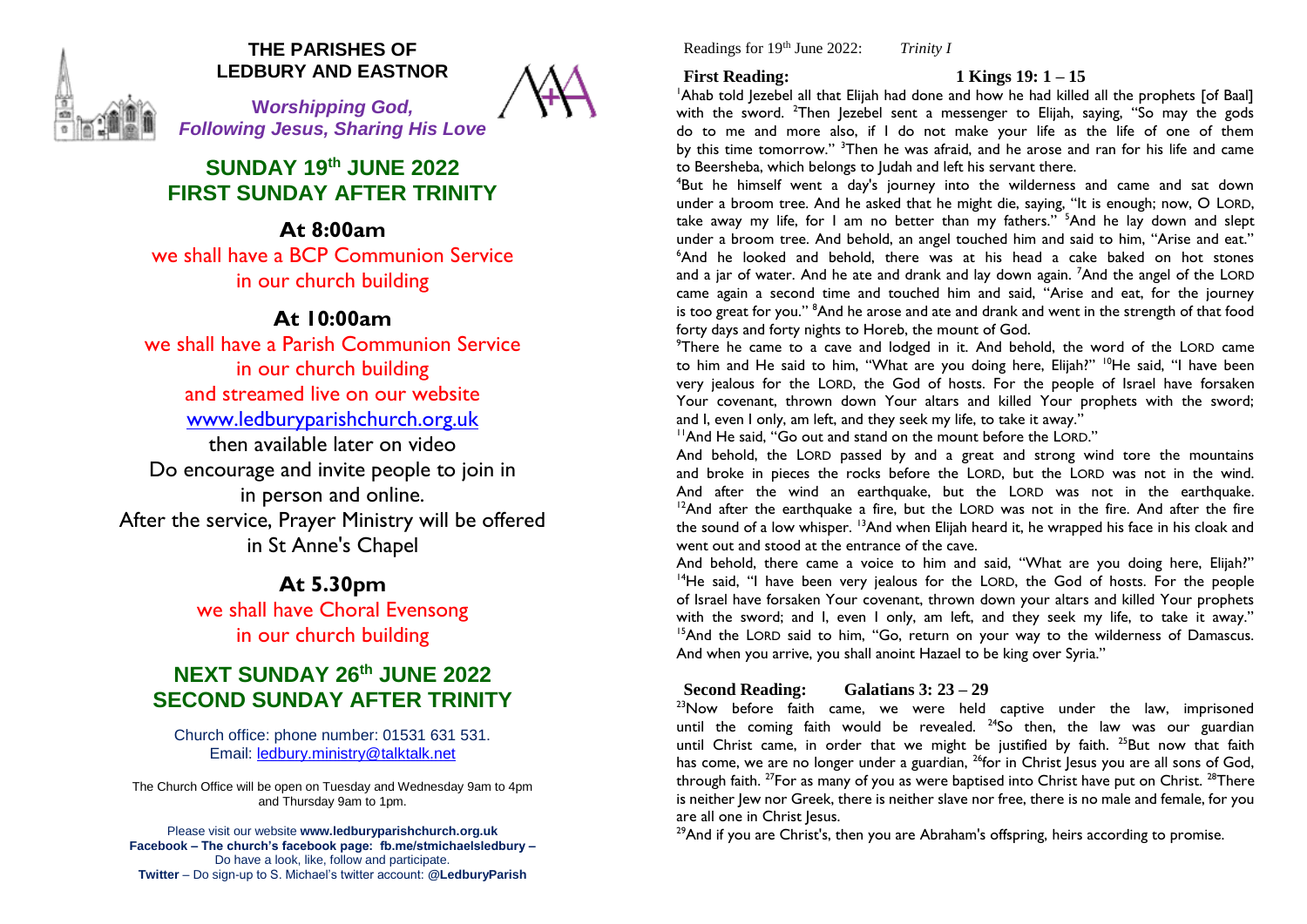#### **Gospel Reading: Luke 8: 26 – 39**

<sup>26</sup>Then they sailed to the country of the Gerasenes, which is opposite Galilee.  $27$ When lesus had stepped out on land, there met Him a man from the city who had demons. For a long time he had worn no clothes and he had not lived in a house but among the tombs. <sup>28</sup>When he saw lesus, he cried out and fell down before Him and said with a loud voice, "What have you to do with me, Jesus, Son of the Most High God? I beg you, do not torment me."

 $29$ For He had commanded the unclean spirit to come out of the man. (For many a time it had seized him. He was kept under guard and bound with chains and shackles, but he would break the bonds and be driven by the demon into the desert.)

 $30$  esus then asked him, "What is your name?" And he said, "Legion", for many demons had entered him. <sup>31</sup>And they begged Him not to command them to depart into the abyss.  $32$ Now a large herd of pigs was feeding there on the hillside and they begged Him to let them enter these. So He gave them permission. <sup>33</sup>Then the demons came out of the man and entered the pigs and the herd rushed down the steep bank into the lake and were drowned.

<sup>34</sup>When the herdsmen saw what had happened, they fled and told it in the city and in the country.  $35$ Then people went out to see what had happened and they came to lesus and found the man from whom the demons had gone, sitting at the feet of lesus, clothed and in his right mind and they were afraid.

 $36$ And those who had seen it told them how the demon-possessed man had been healed. <sup>37</sup>Then all the people of the surrounding country of the Gerasenes asked Him to depart from *them, for they were seized with great fear. So He got into the boat and returned.*

 $38$ The man from whom the demons had gone begged that he might be with Him, but Jesus sent him away, saying, <sup>39</sup> Return to your home and declare how much God has done for you." And he went away, proclaiming throughout the whole city how much Jesus had done for him.

#### *COLLECT*

O God, the strength of all those who put their trust in You, mercifully accept our prayers and, because of the weakness of our mortal nature we can do no good thing without You, grant us the help of Your grace that in the keeping of Your commandments we may please You both in will and deed; through Jesus Christ Your Son our Lord, who is alive and reigns with You, in the unity of the Holy Spirit, one God, now and for ever. **Amen.**

#### *POST COMMUNION PRAYER*

Eternal Father, we thank You for nourishing us with these heavenly gifts: may our communion strengthen us in faith, build us up in hope and make us grow in love; for the sake of Jesus Christ our Lord. **Amen.**

**We pray for:** Our link CMS mission partners, our Leprosy Mission partners & S<sup>t</sup> Michael and All Angels, Mtwara and S<sup>t</sup> John the Baptist Church, Likonde.

### **We prayfor those who are sick:**

| $\cdots$ , $\cdots$ , $\cdots$ , $\cdots$ , $\cdots$ , $\cdots$ , $\cdots$ |                         |                                                                             |                  |  |
|----------------------------------------------------------------------------|-------------------------|-----------------------------------------------------------------------------|------------------|--|
| Michael Jarrett                                                            | <b>Frances Holloway</b> | Dean Jackson                                                                | Mike Wakeford    |  |
| Pam Robinson                                                               | Chris Nicholson         | <b>Robert Walters</b>                                                       | Miles Oliver     |  |
| Kate Greenall                                                              | Thomas Heffner          | <b>Richard Tyrrell</b>                                                      | Julia Matthews   |  |
| Elizabeth Crossley                                                         | Sheila Anthony          | Mike Bainton                                                                | Marilyn Sherlock |  |
| John Crossley                                                              | Jacqui Byron            | Kevin Whittal                                                               | Mark Ashby       |  |
| Ann Blandford                                                              | Pamela Lucas            |                                                                             |                  |  |
|                                                                            |                         | We remember those who have died and pray for those who mourn their passing: |                  |  |
| Lee Mallinson                                                              | Maureen Sayce           | Anne McDonald                                                               | Eileen Lane      |  |
| Roma Runley                                                                | Charles Dunn            | <b>Teddie Loveridge</b>                                                     |                  |  |
|                                                                            |                         |                                                                             |                  |  |

#### **NOTICES**

We no longer *have* to wear masks, but feel free to do so if you wish. We recommend using hand sanitiser on arrival in church and are supportive of those who continue needing to be covid-careful.

**Concerts.** Our church hosts a number of concerts during the year, which means we need two people to be present during each of these – to ensure safety and various practical details. The task is not onerous! If you would be willing to help occasionally, please have a word with Peter Scull (or ring 630060) Thank you.

**Coffee/prayer rotas.** Whilst we are grateful to all who have volunteered for the service of leading prayers and serving coffee certain guidelines need to be observed. During recent weeks some failures have occurred, resulting in no coffee on one occasion, and on others it's been left to too small a team. Keith has also been left to cover for intercessions. Would you kindly ensure that you have entered your dates into your diary. If unable to carry out this ministry please arrange a swap. It would be helpful if you could also alter the rota in the vestry. My grateful thanks for your cooperation. Ann G.

**Thank you** so much to all our friends at St Michael's for the love, prayers and care you have given to us over the past six months as we moved our home from one part of Ledbury to another. We are still settling in and the flat is beautiful. Gwen and David Kirkham

**Thursday 7am and midday prayers in church.**

**Friday 10.30am Holy Communion at S<sup>t</sup> Katherine's Chapel.**

#### . **Thursday 23rd June at 7.00pm - "Music in Quiet Places" concert, in the church***.*

The successful partnership between The Herefordshire Historic Churches Trust and Hereford Cathedral School's Music Outreach Programme, is pleased to announce this forthcoming concert, when the internationally renowned Carducci Quartet will be joined by young musicians from Hereford Cathedral School including *Colla Voce,* the Cathedral Junior School Choir, and a young piano trio. Tickets £15 on the door or from [https://bit.ly/MIQP\\_Carducci.](https://bit.ly/MIQP_Carducci) Children under 12 admitted free.

**Friday 1st July -** 'COFFEE STOP' will take place in the Chapter House between 10am - 12noon. Come and meet friends, have company and enjoy Coffee, Cake and Chat.

**Saturday 2nd July at 11am – "A little bit Royal – Organ Music to celebrate the Platinum** Jubilee". Given by John Swindells, Director of Music, S<sup>t</sup> Martin with S<sup>t</sup> Peter, London Road, Worcester. (see information at the end of this pewsheet)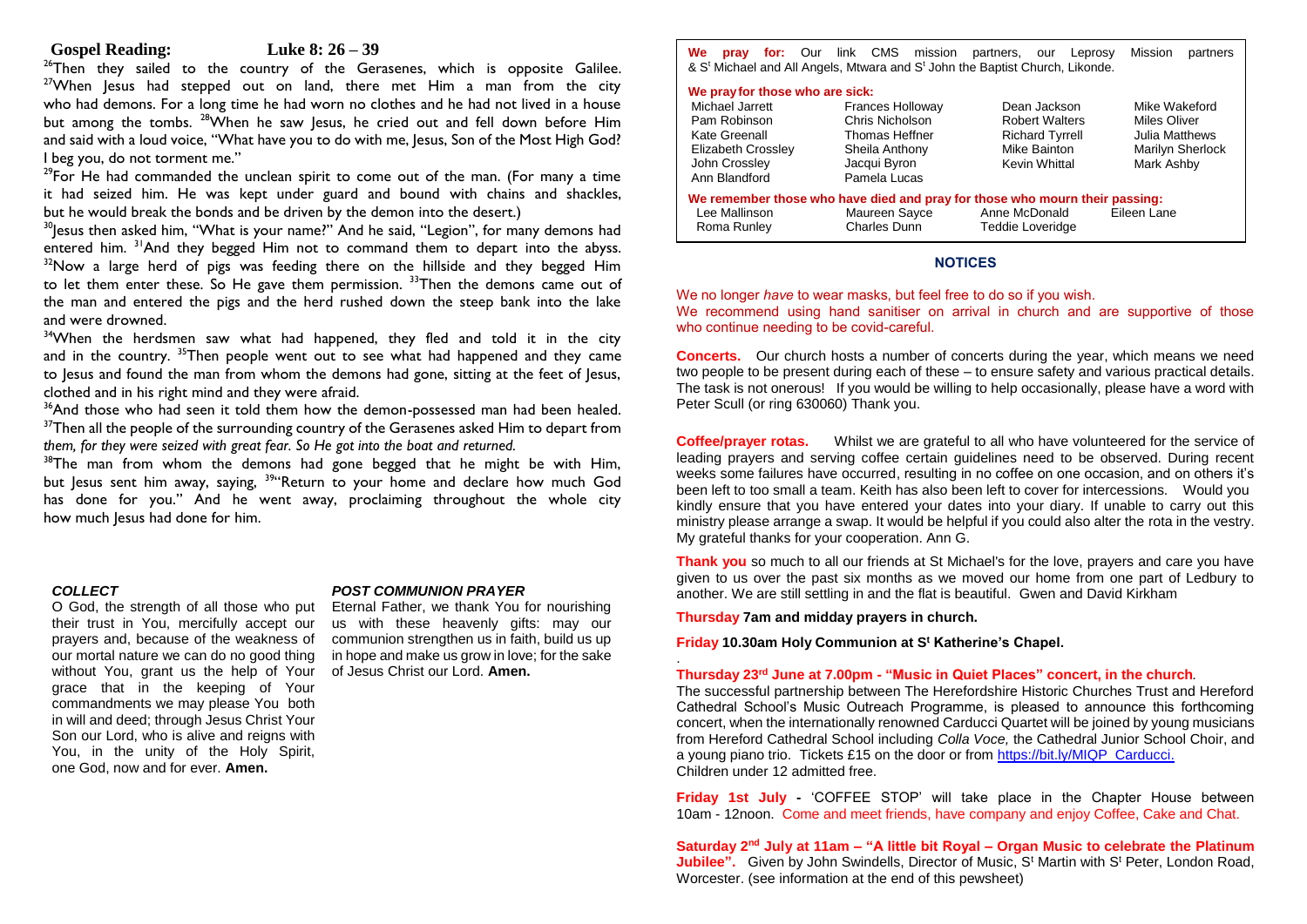

# Broomdasher, Coracle, St Michaels Church Organ and Choir

(Organist Gus Orchard Choir Dir Kate Cheetham)

# Celebrate Ralph Vaughan Williams' 150<sup>th</sup> Birthday





# **RVW150 FROM PUB TO PULPIT CONCERT**

**At St Michael and All Angels Church at 7.30pm on Saturday 25 June**

A rousing concert where the audience joins in to turn folk songs into hymns is coming to Ledbury in June before it starts a year-long tour of British Cathedrals.

From Pub to Pulpit is the only official RVW150 touring event marking the 150<sup>th</sup> Birthday of one of the nation's favourite composers, Ralph Vaughan Williams.

It features acapella folk group Broomdasher, instrumental trio Coracle – led by Belshazzar's Feast's Paul Hutchinson – and the organists and choirs, community choirs and concert audiences at every Cathedral and Minster where they perform.

Vaughan Williams was a well-known collector of folk songs and he borrowed folk song tunes he collected from labourers around the country for the tunes of some of the best hymns in the 1906 English Hymnal he edited.

Broomdasher and Coracle take the audience on a musical journey, starting with the folk song, going through dance variations and climaxing with everyone raising the roof with full-blooded renditions of the hymns.

They include "To Be a Pilgrim", "O Little Town of Bethlehem" and "I Heard the Voice of Jesus Say" which will be musically transformed from the folk songs "Our Captain Calls", "The Ploughboy's Dream" and "The Murder of Maria Marten.

The other sections of the concerts feature individual performances by the host organist and choir; Broomdasher and Coracle.

"Broomdasher's Country Diary of an Edwardian Lady show was very well received in Herefordshire, so we wanted to bring this new concert here, particularly with its associations with Vaughan Williams," said Project Director John Palmer. "We know there's also a great tradition of singing here, too and we wanted to perform where e know the audience will be in good voice".

Tickets are £15 from

[www.ticketsource.co.uk/S-Michael-And-All-Angels-Church](http://www.ticketsource.co.uk/S-Michael-And-All-Angels-Church) or 01531 641 829. MORE INFORMATION: John Palmer 07881 738029 [j.palmer595@btintetrnet.com](mailto:j.palmer595@btintetrnet.com)